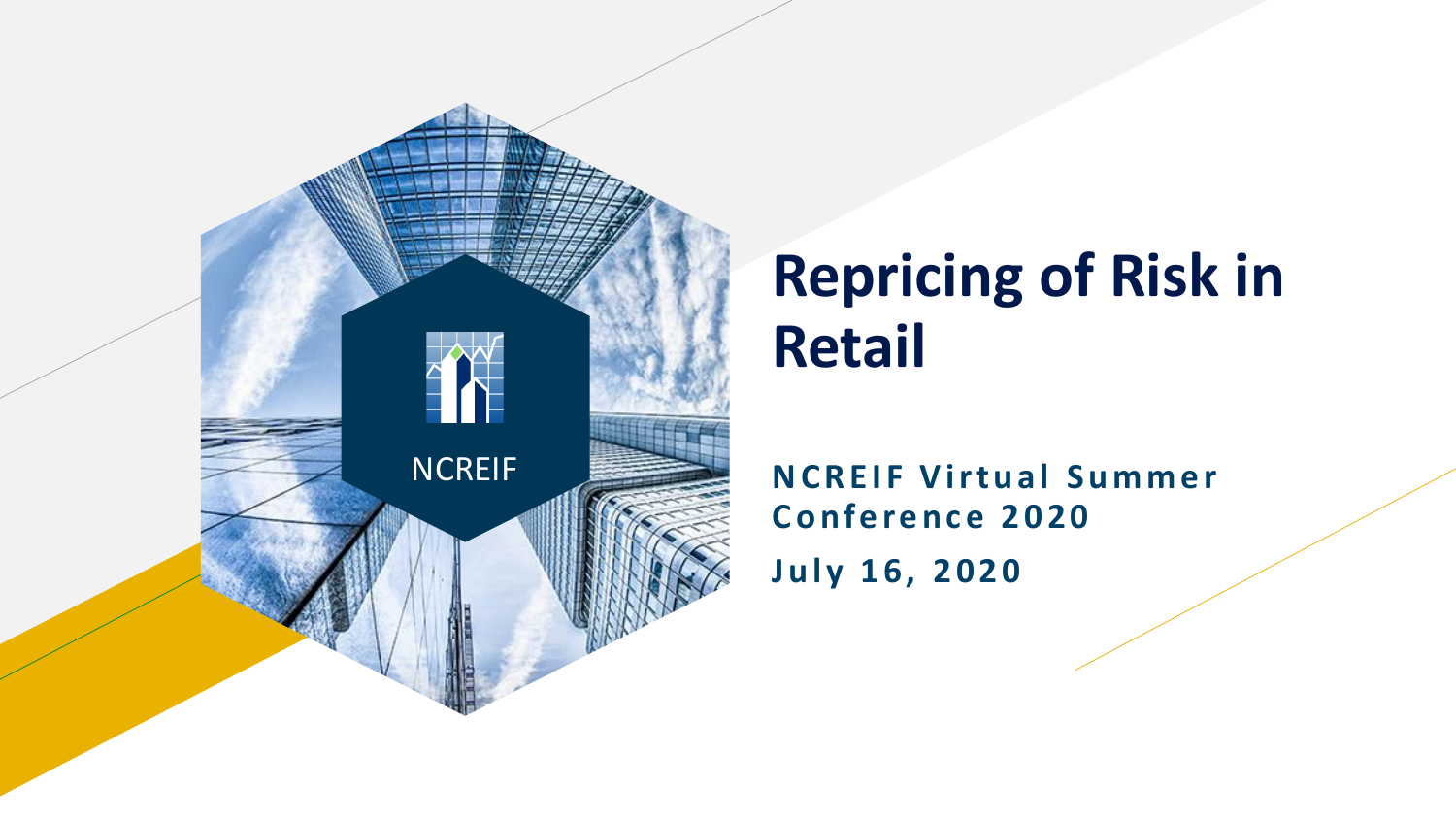## Repricing of Risk in Retail

- Moderator:
	- Andrew Sabatini SitusAMC
- Panelists:
	-
	- Manuel Martin Nuveen
	-
	-
- 
- Ryan Harms Principal Real Estate Investors
	-
- Daniel Radek First Washington Realty
- Rob Filley  **Green Street Advisors**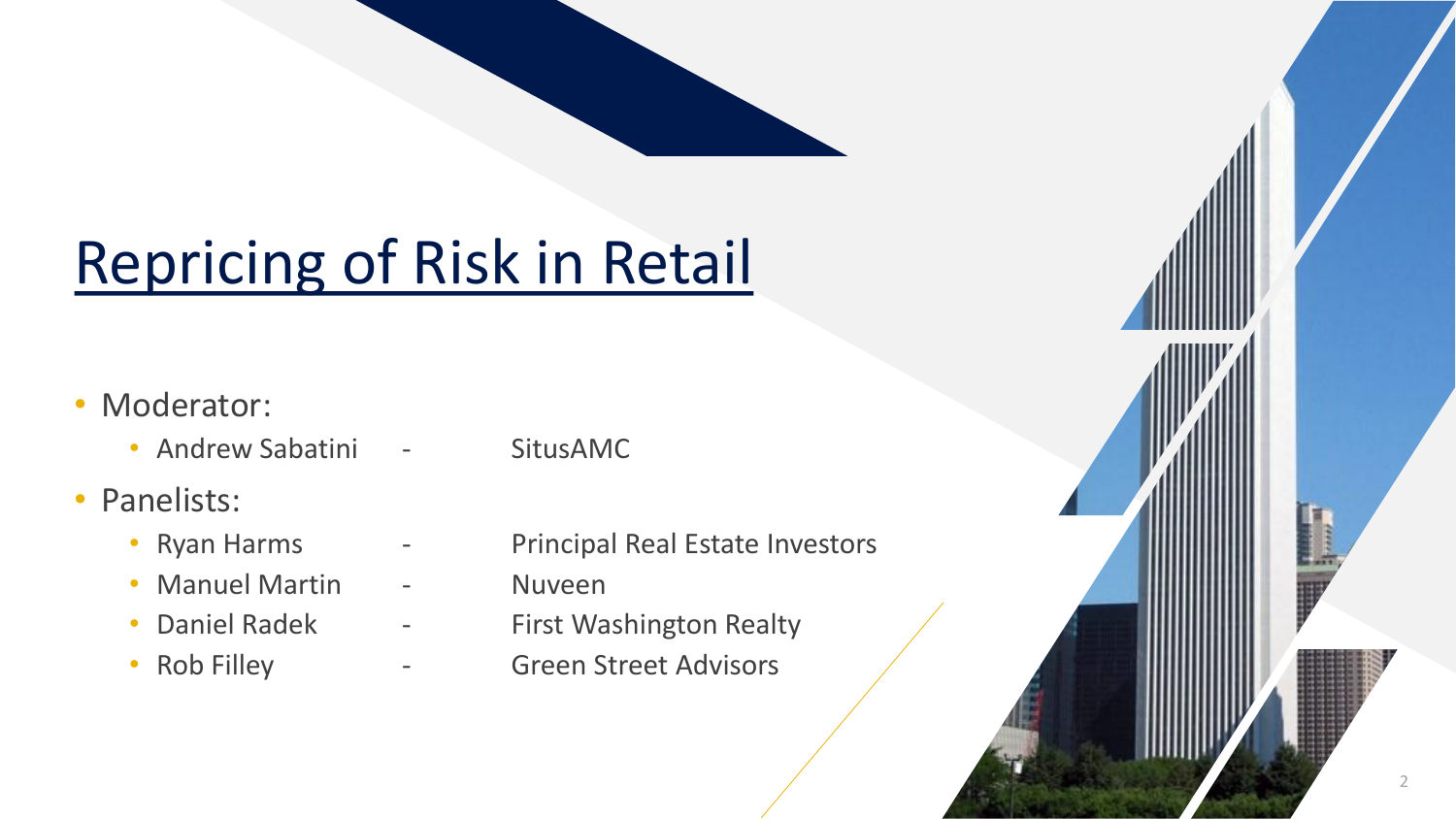

## **Retail Declines by Subtype**

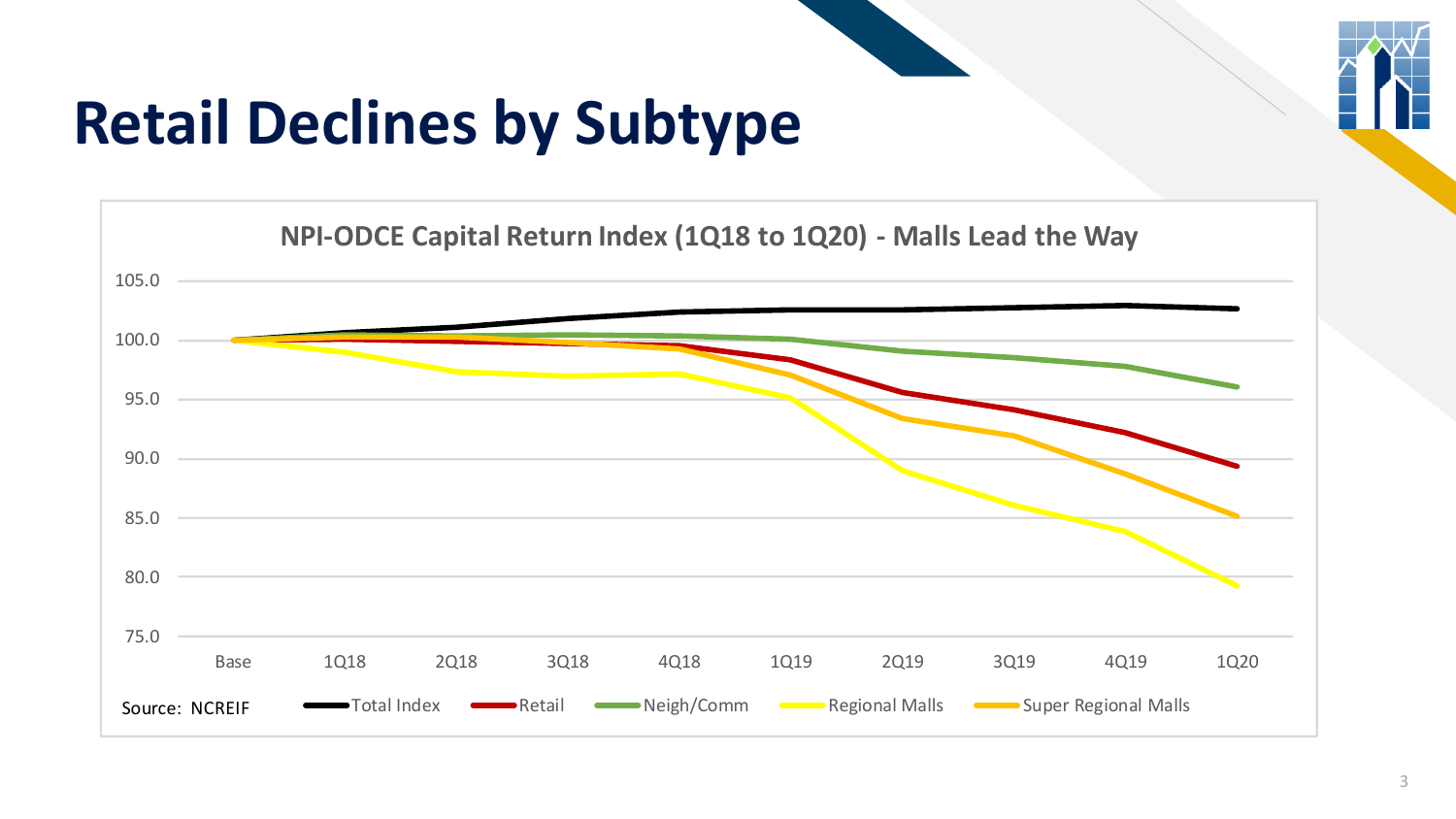# **Retail Rent Collections**



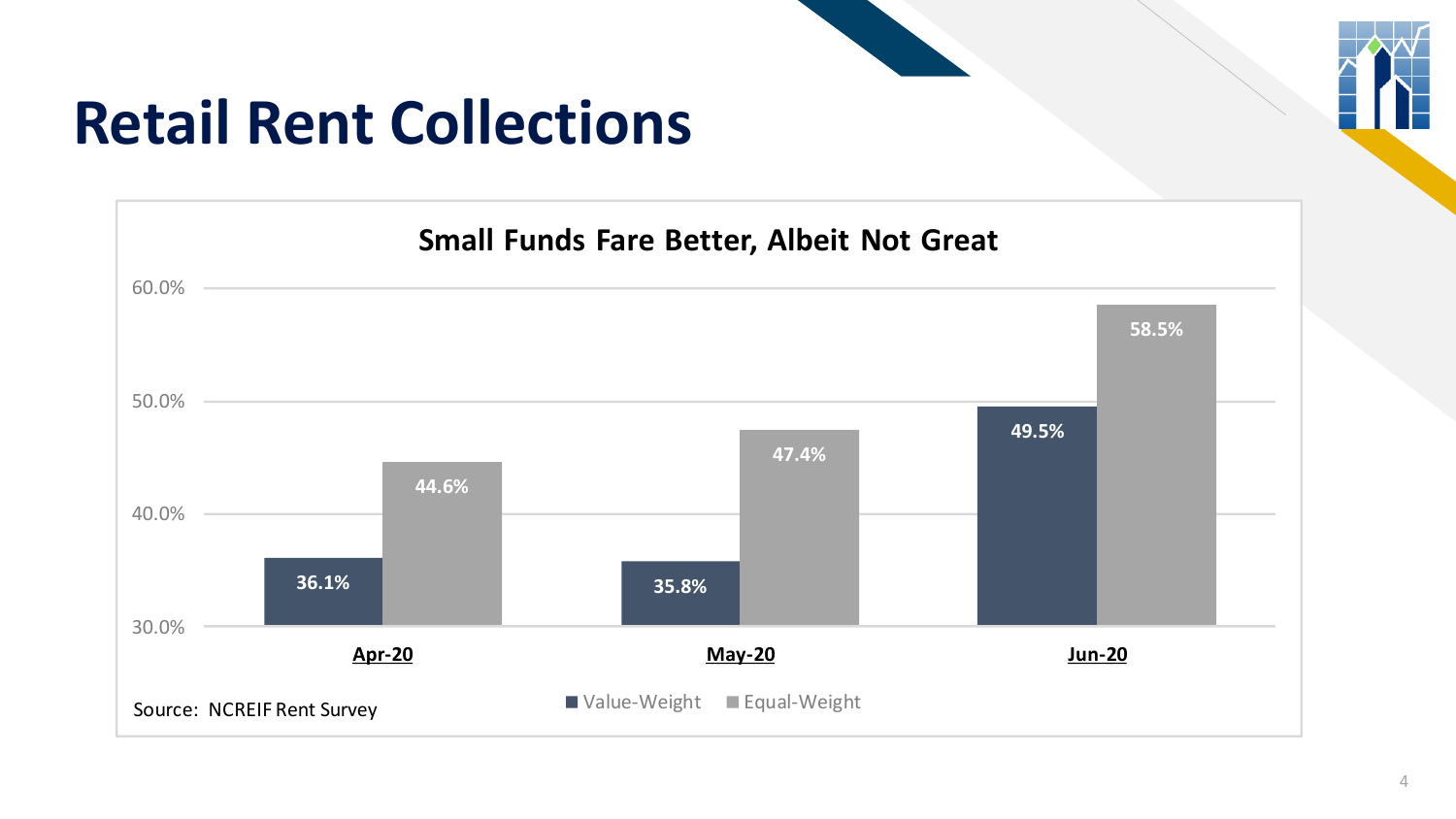

### **Retail Rent Collections**